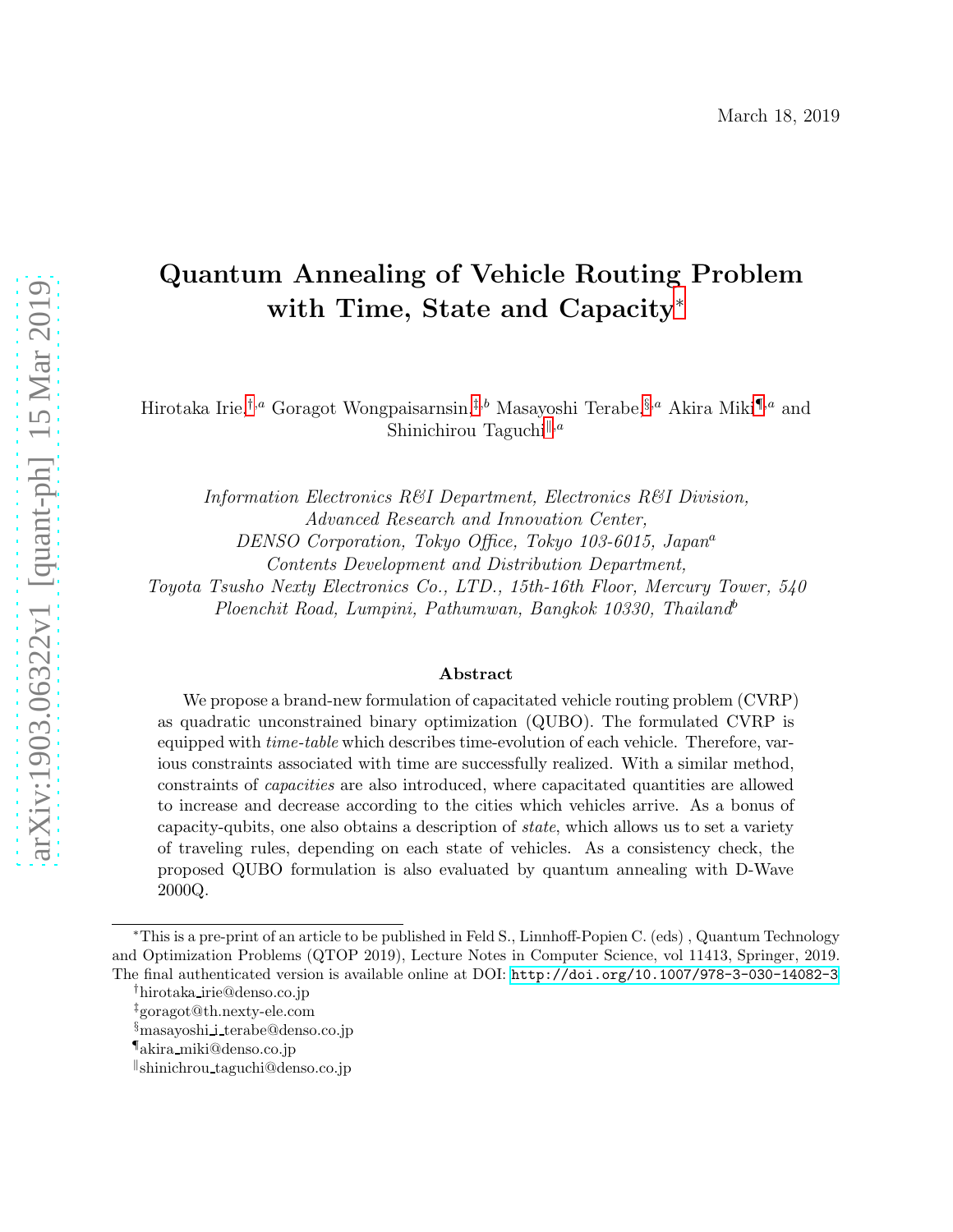#### Contents

| 7 Conclusion and discussion                                                                                        | 12       |
|--------------------------------------------------------------------------------------------------------------------|----------|
| 6 Validity of the formulation with D-Wave 2000Q<br>Negatively-shifted energy method and choice of baselines<br>6.1 | 10<br>10 |
| 5 Practical constraints with time, state and capacity                                                              | 8        |
| 4 State of vehicles                                                                                                | 7        |
| 3 Multiple-capacitated TSP/VRP                                                                                     | 5        |
| 2 Time-table in TSP/VRP                                                                                            | $\bf{2}$ |
| 1 Introduction                                                                                                     |          |

## <span id="page-1-0"></span>1 Introduction

Vehicle Routing Problem (VRP) [\[1\]](#page-12-1) is a basic mathematical problem related to optimization of planning, logistics, and transportation. Owing to the recent interests in quantum annealing machines, which were first studied theoretically by Kadowaki-Nishimori [\[2\]](#page-13-0) and made available commercially by D-Wave Systems Inc. [\[3\]](#page-13-1), the investigation of VRP as a quadratic unconstrained binary optimization (QUBO) has become very important, particularly in an attempt to achieve quantum-mechanical optimization of real-world problems encountered in our daily life concerning various mobility services.

VRP is a generalization of Traveling Salesman Problem (TSP), i.e., a problem to find the traveling path that has the lowest cost. Similarly, the purpose of VRP is to find the best routing scheme for multiple vehicles that achieves the lowest cost under various circumstances; for instance, each city should be visited exactly once. QUBO formulation of the TSP is found in [\[4\]](#page-13-2); it was constructed by adding the square of linear-constraint functions to the associated cost functions [\[5,](#page-13-3) [6,](#page-13-4) [7\]](#page-13-5) using Lagrange-like multipliers. A straightforward extension of this QUBO formulation can also be applied to VRP by introducing several copies of QUBO systems for TSP. However, such formulation intrinsically suffers from the strict concept of time. It does have a concept of time-step, but it is generally not equivalent to the concept of time in many practical applications. Obviously, if one of the cities is located far from the rest, then traveling there will take more time than traveling to other cities. In such case, the conventional time-step formulation cannot describe the time, which flows commonly and homogeneously for all vehicles. Therefore, the introduction of time in the conventional QUBO formulations is the main obstacle in formulating various important VRP constraints associated with time such as time-window, (non-)simultaneous arrivals, and chronological variation of cost.

In addition to the concept of time, it is also important to introduce the concept of *capacity* (i.e., capacitated VRP or CVRP), which may describe the capacity of carrying passengers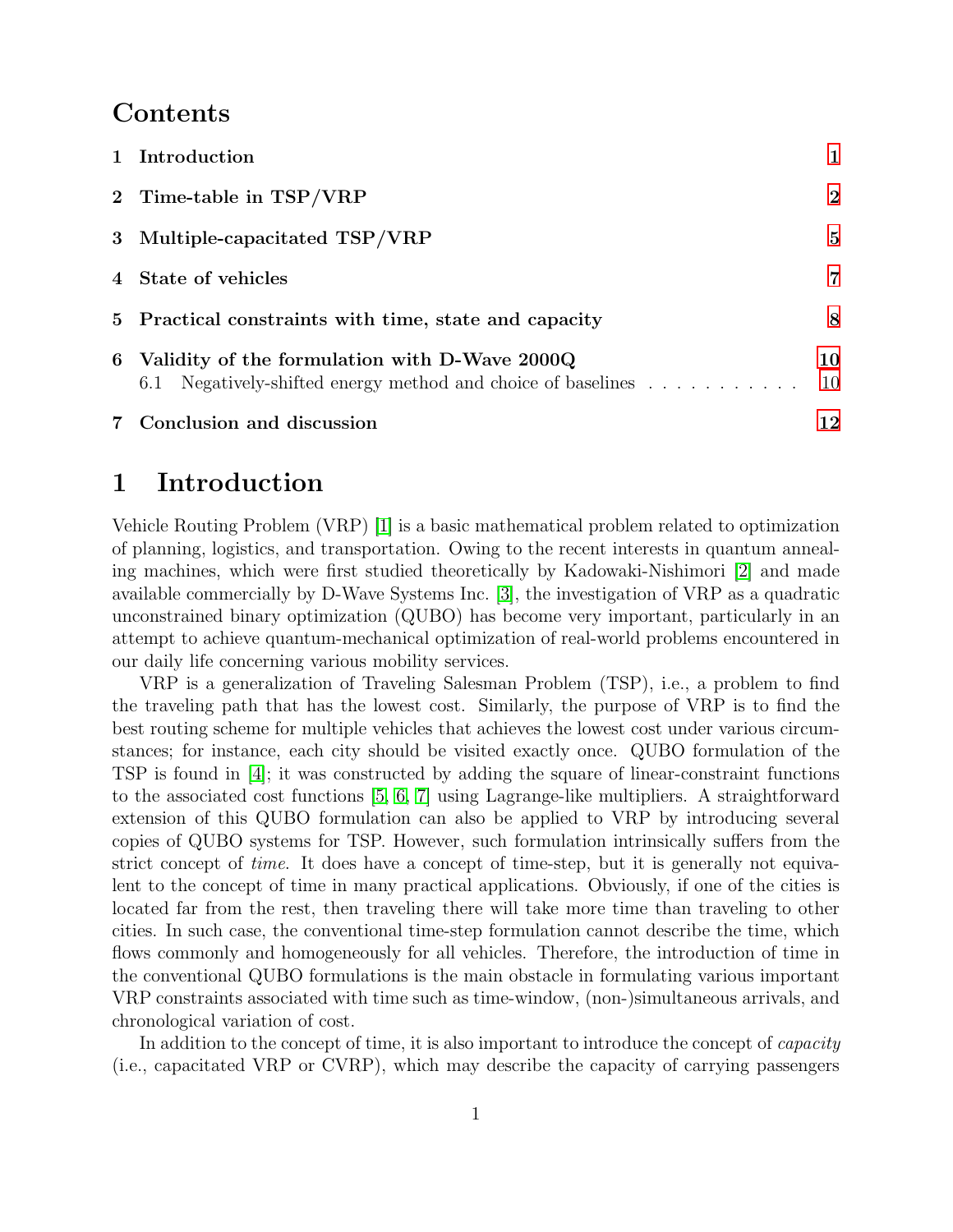or packages. There are some attempts toward a QUBO formulation of CVRP: one tackles a possibility of constraint terms describing inequality [\[8\]](#page-13-6); and another utilizes a hybrid cluster algorithm combined with the TSP QUBO systems [\[9\]](#page-13-7). In this paper, we propose a different approach to investigate a concise QUBO formulation. In fact, capacity and time are similar as the description of time already implies that vehicles should travel within their own capacity of time. As further explained, these two concepts are similarly implemented by introducing a new kind of interactions that depend on the cities of departure and destination only. Furthermore, by introducing capacity-qubits (See Section [3\)](#page-5-0), one can realize multiple capacitated variables which can be allowed to increase and decrease (i.e. pickup and delivery) during each travel.

However, there are further applications of this approach. As a bonus of capacity-qubits, one can also describe the concept of state. In particular, cost and time-duration can change depending on each state of vehicles. As a simplest example, we demonstrate a two-state model: arrival-state and departure-state. The mean time from arrival to departure is the duration of visits. We can also set up how long each vehicle stays depending on the cities visited by vehicles.

The organization of this paper is as follows: The brand-new QUBO formulation of VRP is introduced with time-table (in Section [2\)](#page-2-0), with capacity-qubits (in Section [3\)](#page-5-0), and with the concept of state (in Section [4\)](#page-7-0). Other related constraints from real-world applications are in Section [5,](#page-8-0) and validity of our models is discussed in Section [6.](#page-10-0) Conclusion and discussion are presented in Section [7.](#page-12-0)

## <span id="page-2-0"></span>2 Time-table in TSP/VRP

The first new ingredient introduced to the TSP/VRP concept in this paper is time. In particular, we introduce time-table in the TSP/VRP formulation. First, we would prepare binary qubits parametrized by three integers  $(\tau, a, i)$ :

<span id="page-2-2"></span>
$$
x_{\tau,a}^{(i)} \qquad \left(1 \le \tau \le T, \quad 1 \le a \le N, \quad 1 \le i \le k\right),\tag{2.1}
$$

where  $\tau$  parametrizes each *time-interval* of the time-table, with the assumption that there are  $N$  cities to visit and  $k$  vehicles are present. The time-interval means that we divide the total time into several time units as follows:

$$
(\tau) \qquad \mapsto \qquad [t_{\tau}, t_{\tau+1}) \qquad (1 \le \tau \le T-1), \qquad t_{\tau+1} - t_{\tau} \equiv \Delta t. \tag{2.2}
$$

Herein  $\Delta t$  is the unit of time-division.<sup>[1](#page-2-1)</sup> For example, three hours from 9:00 AM to 12:00 AM can be divided into nine intervals with twenty-minute duration each. Suppose a vehicle (i) does (or does not) arrive at a city (a) in a time-interval  $(\tau)$ , the binary qubits  $x_{\tau,a}^{(i)}$  takes

<span id="page-2-1"></span><sup>&</sup>lt;sup>1</sup>Note that the unit of time-division can also depend on time  $(\tau)$  and vehicle  $(i)$ , i.e.,  $\Delta t_{\tau}^{(i)} \equiv t_{\tau+1}^{(i)} - t_{\tau}^{(i)}$ . Although such a generalization is also important for some applications, we keep the uniform value  $\Delta t_{\tau}^{(i)} = \Delta t$ for the sake of simplicity.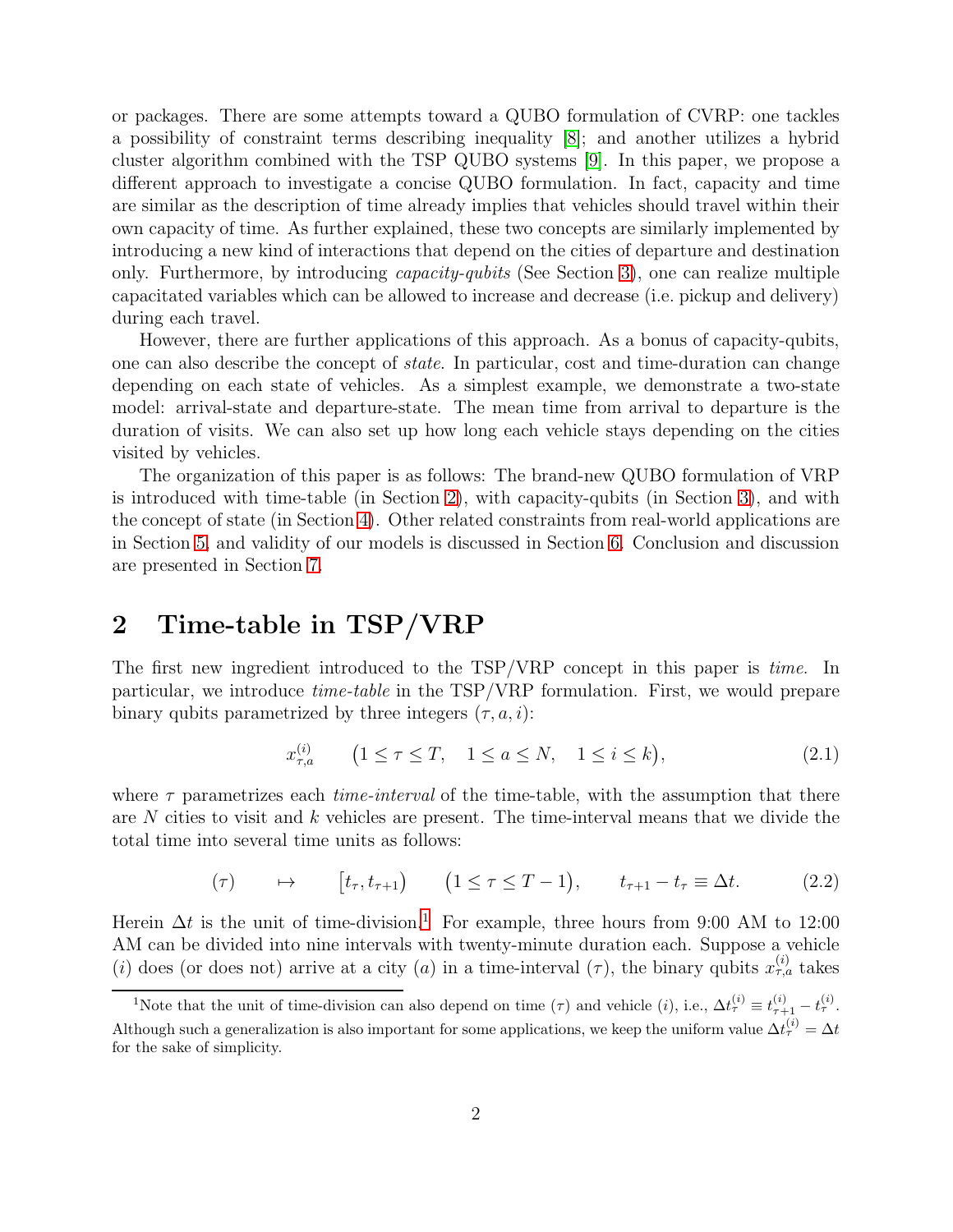the following value:

<span id="page-3-1"></span>
$$
x_{\tau,a}^{(i)} = 1 \quad \text{(arriving)}, \qquad x_{\tau,a}^{(i)} = 0 \quad \text{(not arriving)}.
$$
 (2.3)

Since the conventional QUBO formulation of TSP/VRP always assumes one-step forward, we would invent a new kind of interaction which describes how much time each vehicle spends for each travel. Thus, we would first introduce *time-duration matrices*  $(n_{ab}^{(\tau)})_{1 \le a \ne b \le N}$  as well as cost matrices  $(d_{ab}^{(\tau)})_{1 \le a \ne b \le N}$  for each time-interval  $(\tau)$  as<sup>[2](#page-3-0)</sup>

$$
n_{ab}^{(\tau)} = \left[ \frac{\text{(time spent from a city (b) (at time \tau) to a city (a))}}{\Delta t} \right] \ge 1,
$$
 (2.4)

$$
d_{ab}^{(\tau)} = \text{(cost spent from a city (b) (at time \tau) to a city (a))}.
$$
 (2.5)

Thus, our proposed Hamiltonian  $H$  can then be written as follows:

$$
\mathcal{H} = \sum_{\begin{cases}\n1 \leq a \neq b \leq N \\
1 \leq \tau \leq T-1 \\
1 \leq i \leq k\n\end{cases}} \left( \frac{d_{ab}^{(\tau)} - \mu \times x_{\tau + n_{ab}^{(\tau)}, a}^{(i)} x_{\tau, b}^{(i)}}{(\tau + 1)} + \sum_{1 \leq \delta \tau \leq n_{ab}^{(\tau)} - 1} \frac{\lambda \times x_{\tau + \delta \tau, a}^{(i)} x_{\tau, b}^{(i)}}{(\tau + 2)} + \lambda \times \left( \sum_{\begin{subarray}{c}\n1 \leq a \leq b \leq N \\
1 \leq \tau \leq T \\
1 \leq i \leq k\n\end{subarray}} x_{\tau, a}^{(i)} x_{\tau, b}^{(i)} + \sum_{\begin{subarray}{c}\n1 \leq a \leq N \\
1 \leq \tau \neq \tau' \leq T \\
1 \leq i \leq j \leq k\n\end{subarray}} x_{\tau', a}^{(i)} x_{\tau, a}^{(j)} + \sum_{\begin{subarray}{c}\n1 \leq a \leq N \\
1 \leq \tau \leq T \\
1 \leq i \leq j \leq k\n\end{subarray}} x_{\tau, a}^{(i)} x_{\tau, a}^{(j)} x_{\tau, a}^{(j)} \right). \tag{2.6}
$$

The new form of interaction is introduced in the first line: (∗1) and (∗2)

- 1. The first term (\*1) gives the cost of travel from a city (b) (departed at  $\tau$ ) to a city (a) (the arrival is at  $\tau' = \tau + n_{ab}^{(\tau)}$ ).
- 2. The second term (\*2) forbids any early arrivals at a city (a) (i.e., at  $\tau'$  in range  $1 \leq \tau' - \tau < n_{ab}^{(\tau)}$ . This is realized by repulsive interactions set forward from the departure city  $(b)$  to the arrival city  $(a)$ .

The other terms (∗3) are obtained from the basic constraints of penalty terms:

1. Any vehicle (i) in any time-interval ( $\tau$ ) will not arrive at two different cities (a) and (b) simultaneously:

<span id="page-3-2"></span>
$$
\lambda \times x_{\tau,a}^{(i)} x_{\tau,b}^{(i)} \qquad (\forall a \neq \forall b, \forall i, \forall \tau). \tag{2.7}
$$

2. If a vehicle (i) arrives at a city (a) in a time-interval  $(\tau)$ , then that vehicle (i) will not arrive at a city (a) in any other time-interval  $(\tau')$ :

$$
\lambda \times x_{\tau,a}^{(i)} x_{\tau',a}^{(i)} \qquad (\forall a, \forall i, \forall \tau \neq \forall \tau'). \qquad (2.8)
$$

<span id="page-3-0"></span><sup>&</sup>lt;sup>2</sup>Here  $\lceil x \rceil$  ( $x \in \mathbb{R}$ ) is the minimum integer which is greater than or equal to x, i.e.,  $x \leq \lceil x \rceil < x+1$  and  $\lceil x \rceil \in \mathbb{Z}$ .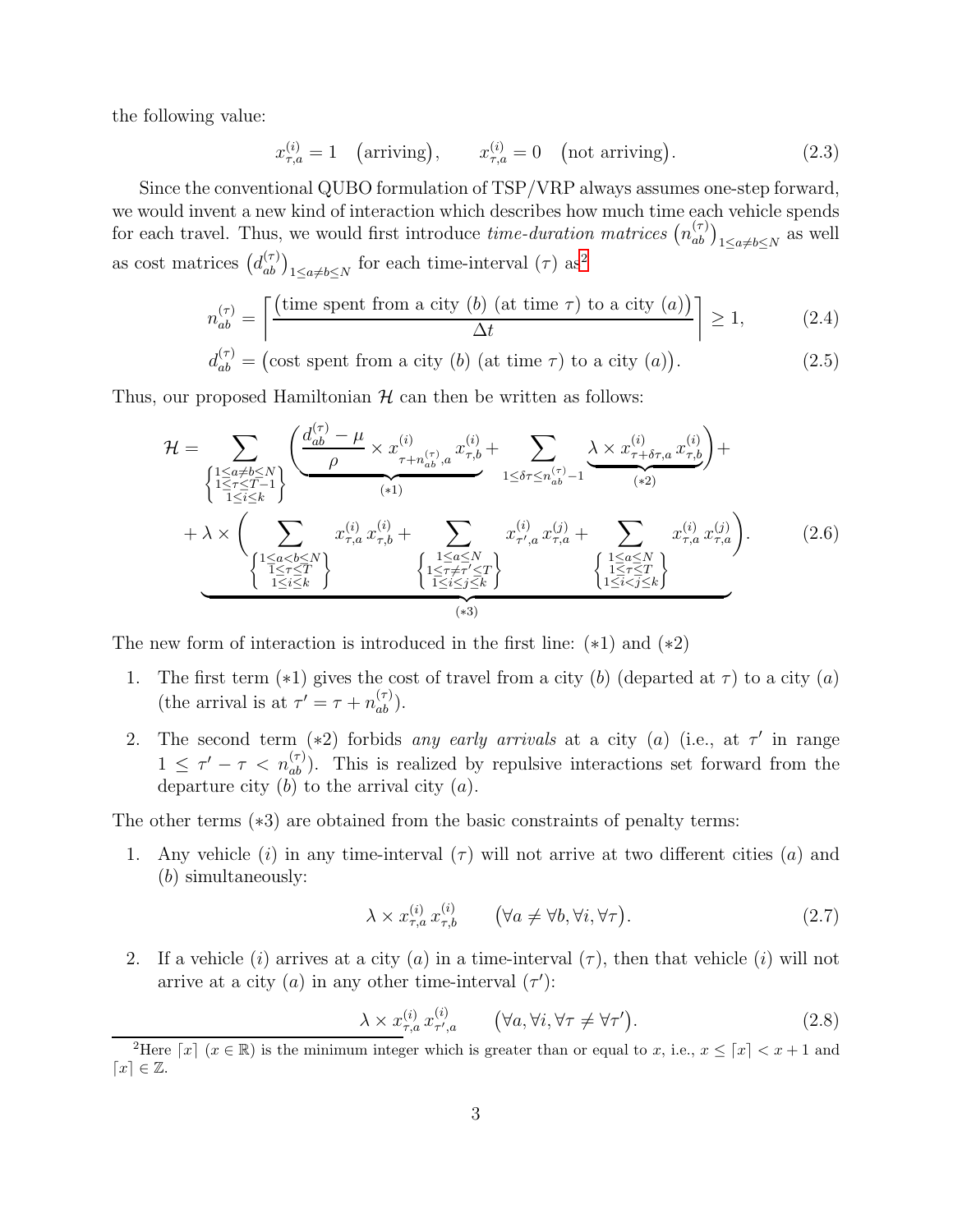3. If a vehicle (i) arrives at a city (a) in a time-interval  $(\tau)$ , then the other vehicles (j) will not arrive at a city (a) in any time-interval  $(\tau')$ :

$$
\lambda \times x_{\tau,a}^{(i)} x_{\tau',a}^{(j)} \qquad (\forall a, \forall i \neq \forall j, \forall \tau, \forall \tau'). \tag{2.9}
$$

At this point, we no longer employ the conventional method of constraint functions (i.e., square of linear-constraint functions, applied in [\[4\]](#page-13-2)). Instead, we have introduced an additional parameter  $\mu$  (> 0) around the traveling cost  $d_{ab}^{(\tau)}$ , as well as the standard parameters  $\rho$  (> 0) and  $\lambda \geq 0$ ).

- Overall negative shift of costs (delivered by  $\mu$ ) replaces the role of the negative linear terms generated in the conventional method of constraint functions (See Section [6\)](#page-10-0).
- Up to the overall scaling, at least two parameters  $(\mu, \rho)$  should be adjusted properly to optimize the performance of each Ising machine. The remaining  $\lambda$  is adjusted by total scaling to the maximum value suited for each Ising machine.
- However, as discussed in Section [6,](#page-10-0) the standard value of the parameters  $\mu$  and  $\rho$  are selected as follows:

<span id="page-4-0"></span>
$$
\mu = d_{\text{max}}, \qquad \rho = \frac{d_{\text{max}} - d_{\text{min}}}{\lambda}.
$$
\n(2.10)

Generally, the initial starting points of the vehicles can be implemented using boundary condition of the binary qubits. For instance, one can choose

$$
x_{1,a}^{(i)} = \delta_{a,s_i} \qquad \text{(the starting point of vehicle } (i) \text{ is a city } (s_i)\text{)}.
$$
 (2.11)

Conversely, to set the final destination, we turn off several binary qubits from which one cannot reach the final destination before exceeding the upper time limit  $T$  (where the final destination of vehicle (*i*) is the city  $(e_i)$ ):

$$
x_{\tau,a}^{(i)} = 0 \qquad \text{when} \qquad \tau + n_{e_i,a}^{(\tau)} > T,\tag{2.12}
$$

Additionally, the forward interactions from the final destination should be replaced as follows:

$$
\left. \left( \frac{d_{ab}^{(\tau)} - \mu}{\rho} \times x_{\tau + n_{ab}^{(\tau)}, a}^{(i)} x_{\tau, b}^{(i)} + \sum_{1 \le \delta \tau \le n_{ab}^{(\tau)} - 1} \lambda \times x_{\tau + \delta \tau, a}^{(i)} x_{\tau, b}^{(i)} \right) \right|_{b = e_i}
$$
\n
$$
\longrightarrow \left. \left( \sum_{1 \le \delta \tau \le T - \tau} \lambda \times x_{\tau + \delta \tau, a}^{(i)} x_{\tau, e_i}^{(i)} \right), \tag{2.13}
$$

to make sure that any travel after arriving at the final destination is forbidden.

As this TSP/VRP formulation can deal with time-scheduling, we refer it to as timescheduled TSP/VRP or TS-TSP/VRP.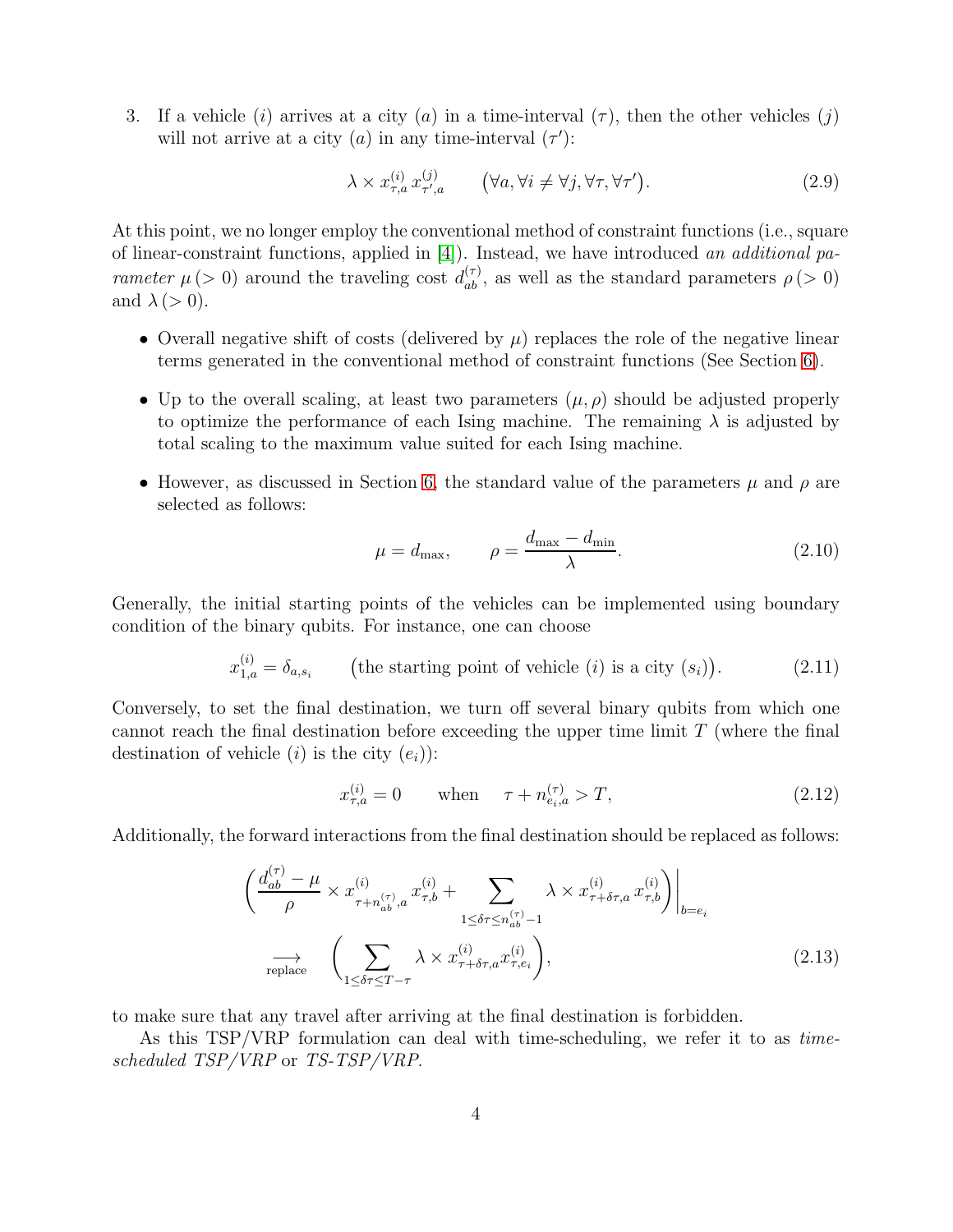## <span id="page-5-0"></span>3 Multiple-capacitated TSP/VRP

In the last section, we have introduced the concept of time and, as is mentioned in Introduction, time is a kind of capacitated variable whose consumption is accumulated until full of its "capacity". Therefore, one can replace the concept of time by the concept of capacity for "a monotonically increasing/decreasing capacitated variable". This replacement is also useful in some practical applications, especially in a case of saving the number of qubits. However, such a concept of time/capacity only resolves the problem of single-capacitated TSP/VRP.

In this section, we shall introduce the concept of multiple capacities in addition to our time-scheduled TSP/VRP formulation, which is referred to as time-scheduled multiplecapacitated VRP or TS-mCVRP. Addition of multiple-capacity can be achieved by adding capacitated variables  $(c_1, c_2, \dots, c_M)$  in the binary qubits of Eq. [\(2.1\)](#page-2-2) as follows:

$$
x_{\tau,a|c_1,c_2,\cdots,c_M}^{(i)} \qquad \left(1 \le \tau \le T, \quad 1 \le a \le N, \quad 1 \le i \le k\right),\tag{3.1}
$$

with their capacity bounds given as

$$
q_m \le c_m \le Q_m \qquad (q_m, Q_m \in \mathbb{Z}, \quad 1 \le m \le M). \tag{3.2}
$$

In many cases, we use a shorter notation,  $c = (c_1, c_2, \dots, c_M)$ , as a vector of M-dimensional capacitated variables.[3](#page-5-1) The introduction of capacitated variables is understood as the direct product of capacity-qubits and the original VRP-qubits (See Fig. [1\)](#page-6-0). The interpretation of the binary values, Eq. [\(2.3\)](#page-3-1), should be now incorporated with the status of capacitated variables as follows:

$$
x_{\tau,a|c}^{(i)} = 1
$$
 (arriving with the status *c* of capacitated variables). (3.4)

Furthermore, to describe variation of capacitated variables, we introduce variation matrices  $(B_{ab|i}^{(\tau)}$  $\binom{(\tau)}{ab|m}_{1\leq a\neq b\leq N}$  for each time-interval  $(\tau)$ :<sup>[4](#page-5-2)</sup>

$$
B_{ab|m}^{(\tau)} = \begin{pmatrix} \text{variation of capacitated variable } c_m \text{ for trav-}\\ \text{eling from a city } (b) \text{ (at time } \tau) \text{ to a city } (a) \end{pmatrix} \in \mathbb{Z}.
$$
 (3.6)

<span id="page-5-1"></span><sup>3</sup>We also use the following "array" notation:

$$
q \le c \le Q \qquad \Leftrightarrow \qquad q_m \le c_m \le Q_m \quad (1 \le m \le M). \tag{3.3}
$$

<span id="page-5-2"></span><sup>4</sup>It is also convenient to use a vector notation of the collection of capacity-variation matrices:

$$
B_{ab}^{(\tau)} \equiv (B_{ab|1}^{(\tau)}, B_{ab|2}^{(\tau)}, \cdots, B_{ab|M}^{(\tau)}).
$$
\n(3.5)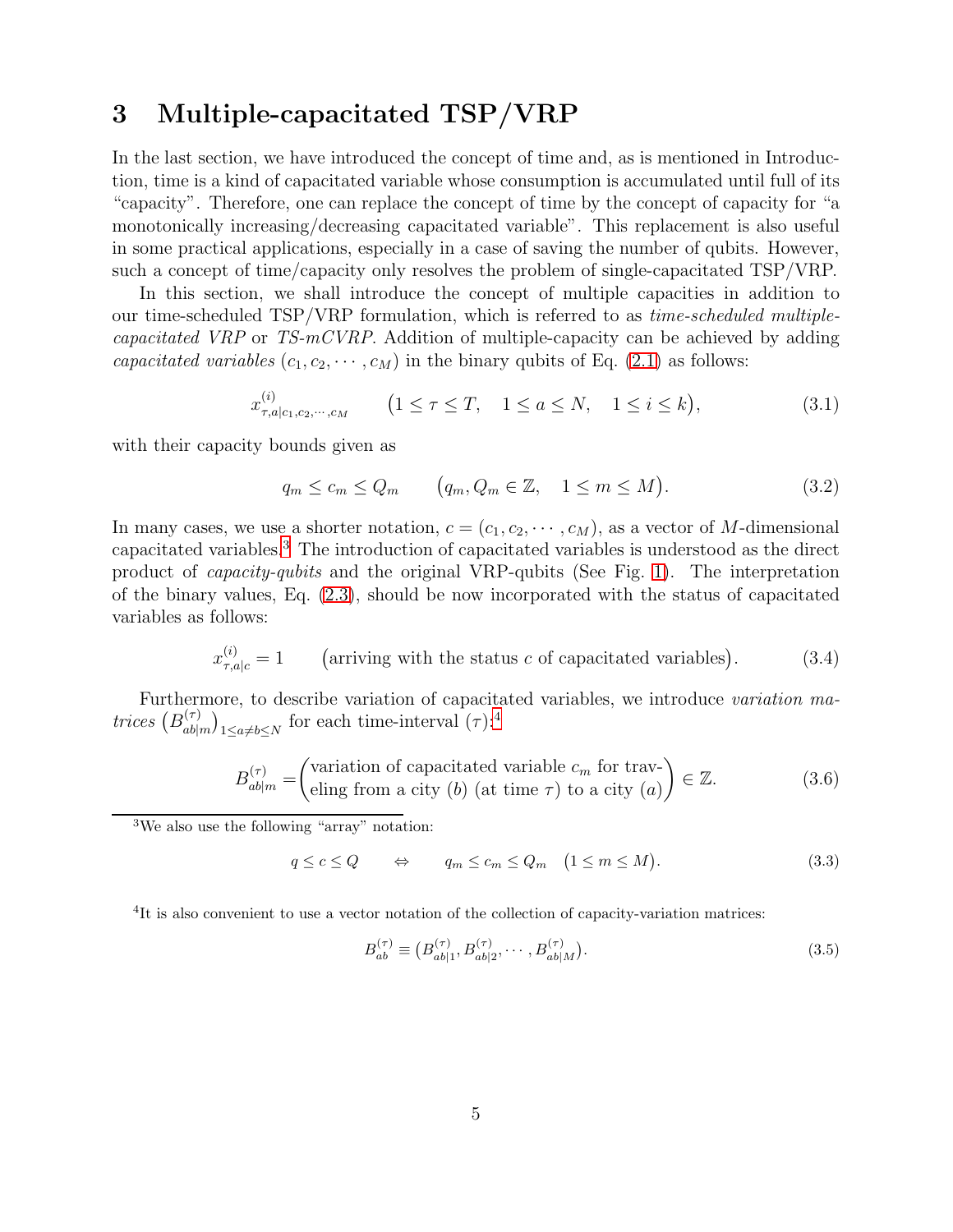

<span id="page-6-0"></span>Figure 1: Binary qubits representation as boxes.

We can write the Hamiltonian as follows:

$$
\mathcal{H} = \sum_{\begin{subarray}{c}1 \leq a \neq b \leq N \\ \text{if } a \neq c \leq Q\end{subarray}} \left(\begin{array}{c} \frac{d_{ab}^{(\tau)} - \mu}{\rho} \times x_{\tau+n_{ab}^{(\tau)},a}^{(i)}|_{c+B_{ab}^{(\tau)}} x_{\tau,b|c}^{(i)} + \\ + \sum_{q \leq c' (\neq c+B_{ab}^{(\tau)}) \leq Q} \frac{\lambda \times x_{\tau+n_{ab}^{(\tau)},a|c'}^{(i)} x_{\tau,b|c}^{(i)}}{(*)} + \\ + \sum_{\begin{subarray}{c}1 \leq i \leq k \\ \text{if } a \leq c' \leq Q\end{subarray}} \frac{\lambda \times x_{\tau+n_{ab}^{(\tau)},a|c'}^{(i)} x_{\tau,b|c}^{(i)}}{(*)} + \\ + \sum_{\begin{subarray}{c}1 \leq b \leq n_{ab}^{(\tau)} - 1 \\ \text{if } a \leq c' \leq Q\end{subarray}} \frac{\lambda \times x_{\tau+n_{ab}^{(\tau)},a|c'}^{(i)} x_{\tau,b|c}^{(i)}}{(*)} \\ + \lambda \times \left(\begin{array}{c} \sum_{\begin{subarray}{c}1 \leq a \leq N \\ 1 \leq r \leq T \\ 1 \leq i \leq k\end{subarray}} \frac{x_{\tau,a|c'}^{(i)} x_{\tau,a|c}^{(i)}}{(*)} + \frac{\lambda \times x_{\tau+n_{ab}^{(\tau)},a|c'}^{(i)} x_{\tau,b|c}^{(i)}}{x_{\tau,a|c'}^{(i)} x_{\tau,b|c}^{(i)}} + \\ + \sum_{\begin{subarray}{c}1 \leq a \leq N \\ 1 \leq i \leq k\end{subarray}} x_{\tau',a|c}^{(i)} x_{\tau,a|c}^{(j)} + \sum_{\begin{subarray}{c}1 \leq a \leq N \\ 1 \leq r \leq T \\ 1 \leq i \leq r \end{subarray}} x_{\tau',a|c}^{(i)} x_{\tau,a|c}^{(j)} x_{\tau,a|c}^{(j)} \end{array}\right).
$$
\n(3.7)

As is in Eq. [\(2.6\)](#page-3-2), the first line includes the interaction associated with consumption of time and variation of capacitated variables. In particular,

• The second term (∗4) in the first line ensures that transmission of capacitated variables in each travel satisfies the expected variation relation,

$$
c \quad \mapsto \quad c' = c + B_{ab}^{(\tau)}, \tag{3.8}
$$

• The third term  $(*5)$  forbids early arrivals at a city  $(a)$  from a city  $(b)$  with any changes of capacitated variables,  $c \to c'$ .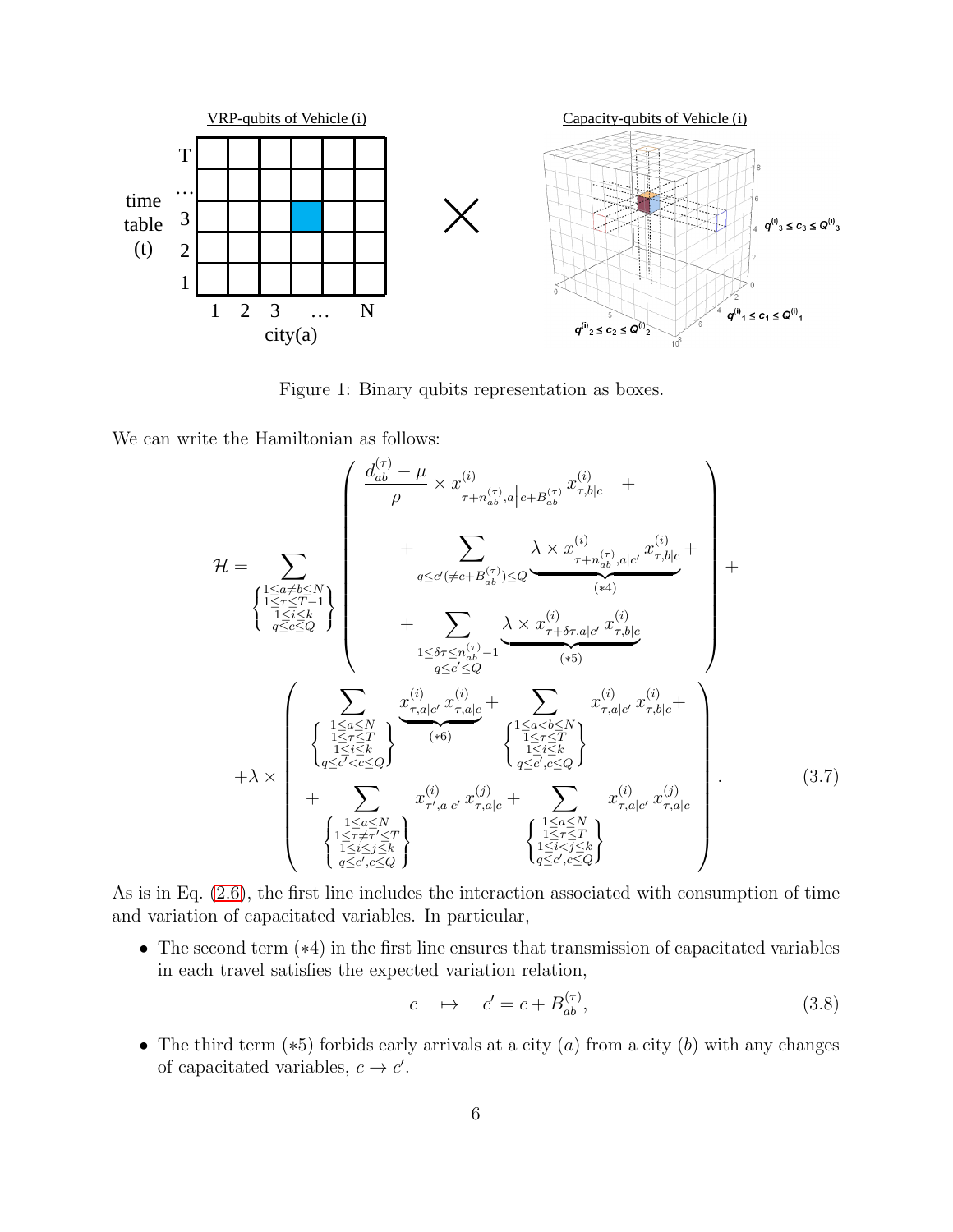The second part represents the basic constraints of penalty terms:

1. The newly introduced term is the first term (∗6) and it represents that a vehicle (i) arriving at a city (a) in a time-interval ( $\tau$ ) cannot be assigned more than one capacitated-variable status, i.e.,  $c' \neq c$ .

$$
\lambda \times x_{\tau,a|c'}^{(i)} x_{\tau,a|c}^{(i)} \qquad (\forall a, \forall i, \forall \tau, \forall c' \neq \forall c).
$$
 (3.9)

2. The other terms are essentially the same as in the previous section.

As is in the previous section as well as Section [6,](#page-10-0) the parameters  $(\mu, \rho, \lambda)$  should be chosen as the same standard values as stated in Eq. [\(2.10\)](#page-4-0).

A new feature obtained by our capacity formulation is that the variation matrices  $B_{ab}^{(\tau)}$  $ab|m$ can take any integer number. Therefore, the capacitated variables can increase and/or decrease (i.e., pickup and/or delivery), strictly satisfying the capacity bounds.

#### <span id="page-7-0"></span>4 State of vehicles

In addition to the simple concept of capacity, the capacitated variables can also be interpreted as the states of vehicles. Through the use of "state", we can introduce various traveling rules depending on each state of vehicles. For the sake of simplicity, we shall demonstrate two-state TSP/VRP here.

As a simple example of a two-state TSP/VRP, we shall consider the arrival-state and departure-state of the vehicles. In terms of qubits, the states of vehicle are now denoted by the hat " $\hat{\ }$ " above the binary variables:

$$
\widehat{x}_{\tau,a}^{(i)}: \quad \text{arrival-qubits}, \qquad x_{\tau,a}^{(i)}: \quad \text{departure-qubits.} \tag{4.1}
$$

A new ingredient of introducing two states is that we can now describe traveling/staying phases of vehicle:

1) 
$$
x \to \hat{x}
$$
: traveling phase, 2)  $\hat{x} \to x$ : staying phase, (4.2)

and other transitions, say  $x \to x$  and  $\hat{x} \to \hat{x}$ , should be forbidden. As an additional phase of motion is introduced, we can further add a new time-duration matrix  $\hat{n}_a^{(\tau)}$  to describe how long the vehicle stays at the city  $(a)$ :

$$
n_a^{(\tau)} = \left\lceil \frac{\text{(time spent for staying at a city (a) before departure)}}{\Delta t} \right\rceil \ge 1. \tag{4.3}
$$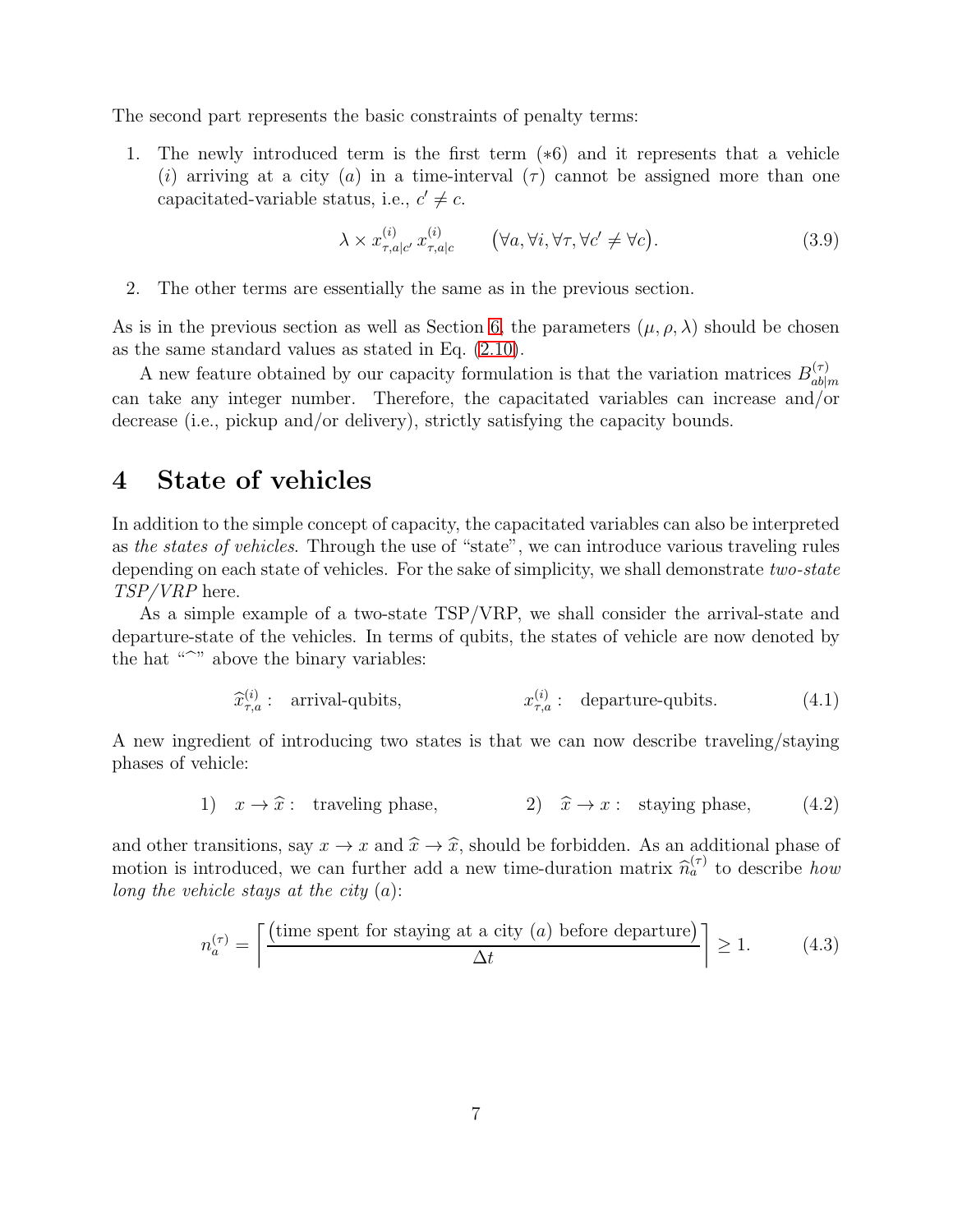Therefore, various traveling rules are additionally introduced as follows:<sup>[5](#page-8-1)</sup>

$$
\mathcal{H} = \sum_{\substack{1 \leq a \neq b \leq N \\ 1 \leq r \leq T-1}}^{\text{``traveling''}} \left\{ \frac{d_{ab}^{(\tau)} - \mu}{\rho} \times \hat{x}_{\tau+n_{ab}^{(\tau)},a}^{(i)} x_{\tau,b}^{(i)} + \sum_{1 \leq \delta \tau \leq n_{ab}^{(\tau)} - 1} \lambda \times \hat{x}_{\tau+n_{\delta},a}^{(i)} x_{\tau,b}^{(i)} + \sum_{1 \leq \delta \tau \leq n_{ab}^{(\tau)} - 1} \lambda \times x_{\tau+n_{\delta},a}^{(i)} x_{\tau,b}^{(i)} + \sum_{1 \leq \delta \tau \leq n_{ab}^{(\tau)} - 1} \lambda \times x_{\tau+n_{\delta},a}^{(i)} x_{\tau,b}^{(i)} + \sum_{1 \leq \delta \tau \leq n_{a}^{(\tau)} - 1} \lambda \times x_{\tau+n_{\delta},a}^{(i)} \hat{x}_{\tau,b}^{(i)} + (1 - \delta_{ab}) \sum_{1 \leq \delta \tau \leq n_{a}^{(\tau)} - 1} \lambda \times \hat{x}_{\tau+n_{\delta},a}^{(i)} \hat{x}_{\tau,b}^{(i)} + \sum_{1 \leq \delta \tau \leq n_{a}^{(\tau)} - 1} \lambda \times x_{\tau+n_{\delta},a}^{(i)} \hat{x}_{\tau,b}^{(i)} + \sum_{1 \leq \delta \tau \leq n_{a}^{(\tau)} - 1} \lambda \times x_{\tau+n_{\delta},a}^{(i)} x_{\tau,b}^{(i)} + \sum_{1 \leq \delta \leq N} \hat{x}_{\tau,n}^{(\tau)} x_{\tau,a}^{(\tau)} + (1 - \delta_{ab}) \sum_{1 \leq \delta \tau \leq n_{a}^{(\tau)} - 1} \lambda \times x_{\tau+n_{\delta},a}^{(i)} x_{\tau,b}^{(i)} + (1 - \delta_{ab}) \sum_{1 \leq \delta \tau \leq n_{a}^{(\tau)} - 1} \lambda \times x_{\tau+n_{\delta},a}^{(i)} x_{\tau,b}^{(i)} + \sum_{1 \leq \delta \leq N} \hat{x}_{\tau+n_{\delta},a}^{(i)} x_{\tau,b}^{(i)} + \sum_{1 \leq \delta \leq T \leq N} \left\{ x_{\tau,n}^{(\tau)} x_{\tau,n}
$$

Construction of the Hamiltonian is essentially the same as that of capacity (particularly the last line, which was obtained by re-interpreting capacitated variables  $c$  of Section [3](#page-5-0) as states). A distinguishing point is that we can introduce different cost matrices  $d_{ab}^{(\tau)}$  and duration matrices  $n_{ab}^{(\tau)}$  depending on the state (i.e., phase) of each vehicle.

This system (including "states" of vehicle) is referred to as time-scheduled state-vehicle routing problem or TS-SVRP. As a trivial extension, one can also consider multiple-state models and also the full system of *time-scheduled multiple-capacitated state-vehicle routing* problem or TS-mCSVRP.

#### <span id="page-8-0"></span>5 Practical constraints with time, state and capacity

In practical applications for mobility service, there are various kinds of constraints that should be *simultaneously* implemented. The following list describes examples of such constraints, accepted by our TS-mCSVRP formulation:

<span id="page-8-1"></span><sup>5</sup> "Hermitian conjugate" of the variables is defined as:  $x_{\tau,a}^{(i)} = \hat{x}_{\tau,a}^{(i)}$  and  $\hat{x}_{\tau,a}^{(i)} = x_{\tau,a}^{(i)}$ .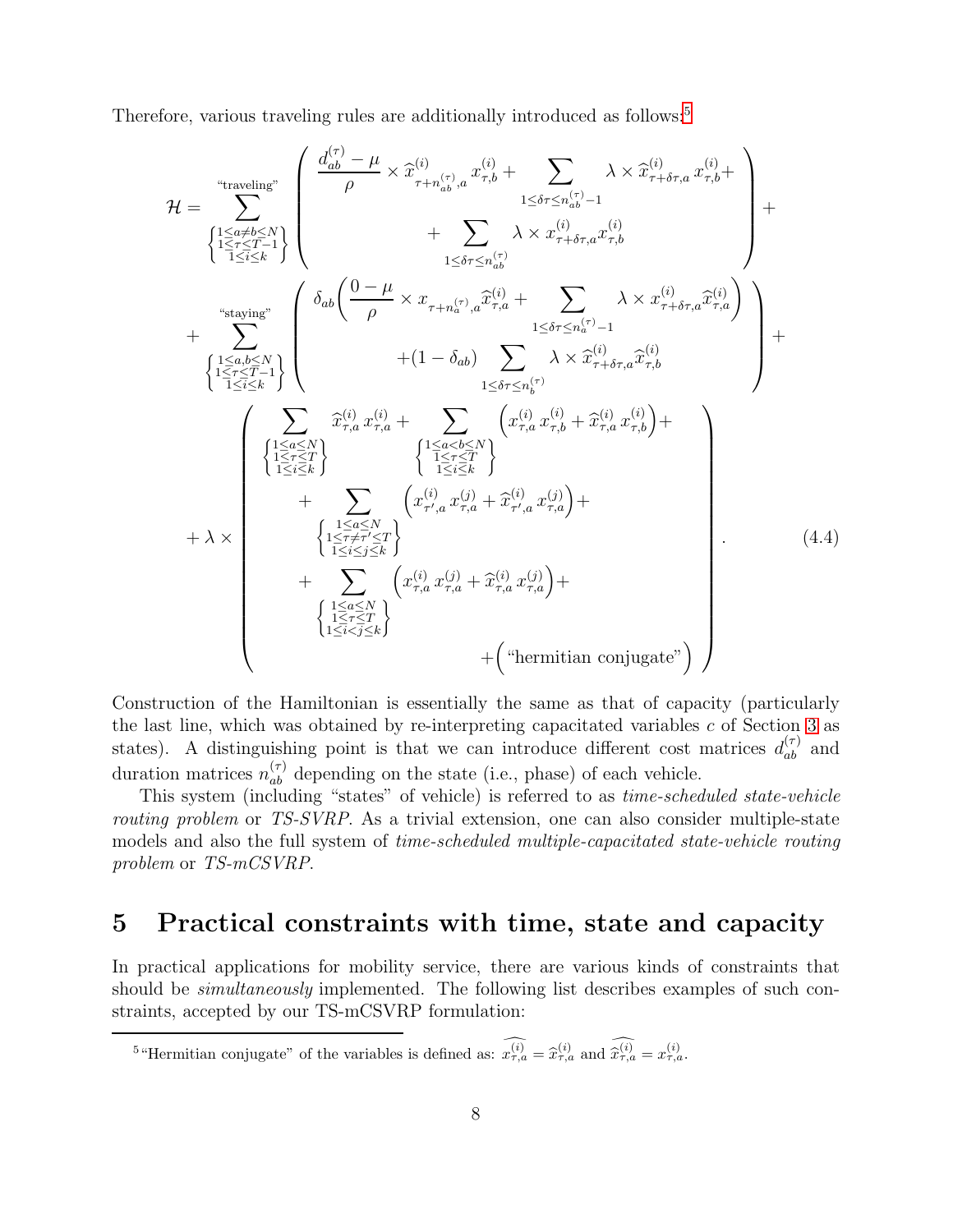- 1) setting: Consider an optimization problem for a delivery service. Cost of delivery is the total delivery time, and there are 50 customers, which are shared by five vehicles.
	- Five vehicles comprises three middle-size cars and two trucks.
	- Delivery is served in eight hours (e.g., from 9:00 to 17:00).
	- Delivery schedule is set by a twenty-minute unit.
	- The cost of optimization would be the total consumption of delivery time.
- 2) time-variation: Traffic conditions can change depending on the delivery time. Therefore, the cost  $d_{ab}^{(\tau)}$  depends on time  $\tau$ . Similarly, the cost of inbound and outbound routes is different in general, i.e.,  $d_{ab}^{(\tau)} \neq d_{ba}^{(\tau)}$ .
- 3) priority for delivery: Some customers may request a priority for delivery, which can be achieved by adding some extra weight factor to the cost function,  $d_{ab}^{(\tau)} \to \varphi * d_{ab}^{(\tau)}$ ab  $(0 < \varphi < 1).$
- 4) time-window and type-window: There are three kinds of constraints associated with *window*. These constraints can be realized by turning off the associated binary qubits (i.e.,  $x_{\tau,a|c}^{(i)} = 0$ ) by hand:
	- Each customer has a request of delivery time, scheduled by twenty minutes. The delivery-time request can be multiple (i.e., disconnected) time-window for each customer.
	- Some of the vehicles cannot deliver to some customers; e.g. the roads are too narrow for trucks and some of the packages are too large or heavy for small cars to deliver. This requires type-window for delivery service.
	- Each vehicle should serve within their own working hours. In particular, some of the drivers work in a short time. This requires time-window for vehicles.

Notably, only the formulation of time-window has a discrepancy with our capacity and state description as it induces overtime traveling sometimes (See Section [6\)](#page-10-0). Except for timewindow, one can further implement the following two constraints:

- 5) capacity-constraints: Capacity constraints are realized using capacity-qubits:
	- Each vehicle has its own volume and weight limitations for their capacity.
	- For some vehicles that are used for both pickup and delivery, they need to be scheduled without over-capacity for volume and weight in delivering their service.
- 6) scheduling as state: Some detail about the schedule can be described using statedescription.
	- After arriving at each customer's premise, drivers should spend twenty minutes on their customer services.
	- Drivers can take a one-hour rest for lunch. This can be formulated using the time-dependence of duration matrices  $n_{ab}^{(\tau)}$  or  $n_a^{(\tau)}$ .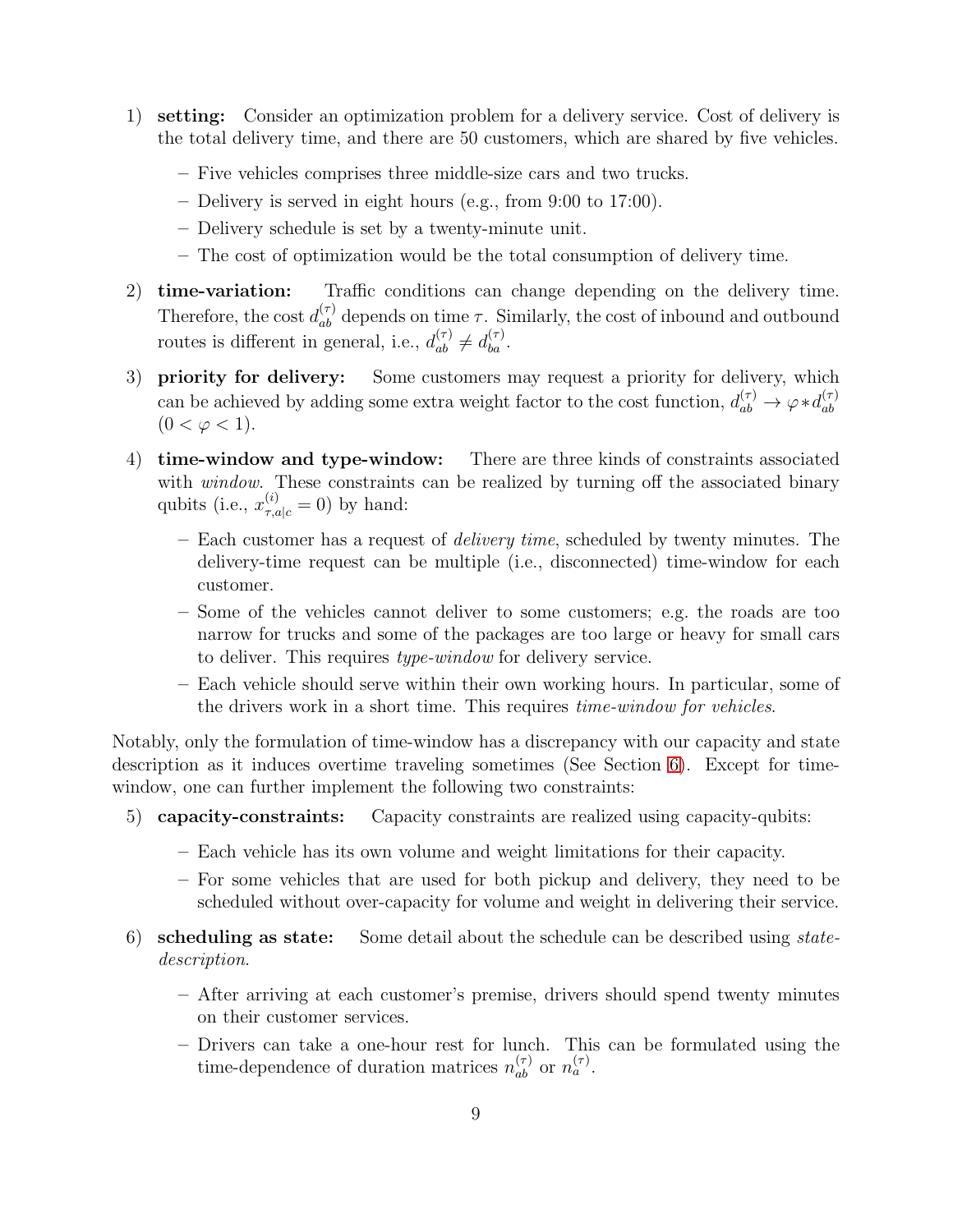

<span id="page-10-2"></span>Figure 2: Graphical view of the solution for a VRP-instance: the lowest energy state found with num reads = 10,000 (i.e., time-to-soluition, tts  $\simeq 20\mu$ sec × 10,000 = 0.2sec) on the D-Wave QPU, DWave2000Q\_2\_1. Minor embedding is processed by the find\_embedding utility provided by D-Wave System Inc., where minimize energy is used for the broken chain treatment. Among the 10,000 samples, 80% of the solutions are feasible solutions, which do not receive any penalty contributions.

#### <span id="page-10-0"></span>6 Validity of the formulation with D-Wave 2000Q

Thus far, we have discussed the proposed new QUBO formulation of TSP/VRP. Conversely, it is also important to discuss the validity of the proposed formulation using a quantum annealing machine, D-Wave 2000Q.

Fig. [2](#page-10-2) shows a primitive instance of a delivery service (TS-VRP with windows) for six customers with three vehicles in two hours. The unit of time-scheduling is chosen to be fifteen minutes. Interestingly, a travel from the city  $(4)$  to the city  $(5)$  automatically chooses overtime traveling, because time-window occasionally prevents the shortest travel.

Note that the parameters  $(\rho, \mu, \lambda)$  are chosen as the standard value, Eq. [\(2.10\)](#page-4-0), and therefore further optimization of the parameters would improve the performance. With taking into account this result, this instance shows that quantum annealing of our formulation works properly as far as small-size QUBO systems ( $\simeq$  83 logical qubits for this instance) are considered.

#### <span id="page-10-1"></span>6.1 Negatively-shifted energy method and choice of baselines

Further clarification is needed about our proposed method for the basic constraints (discussed around Eq. [\(2.10\)](#page-4-0)). As mentioned earlier, we did not apply the conventional method of "square of linear-constraint functions," as in [\[4\]](#page-13-2). Instead, we apply a negatively-shifted energy method; therefore we will discuss how our proposed method can replace the conventional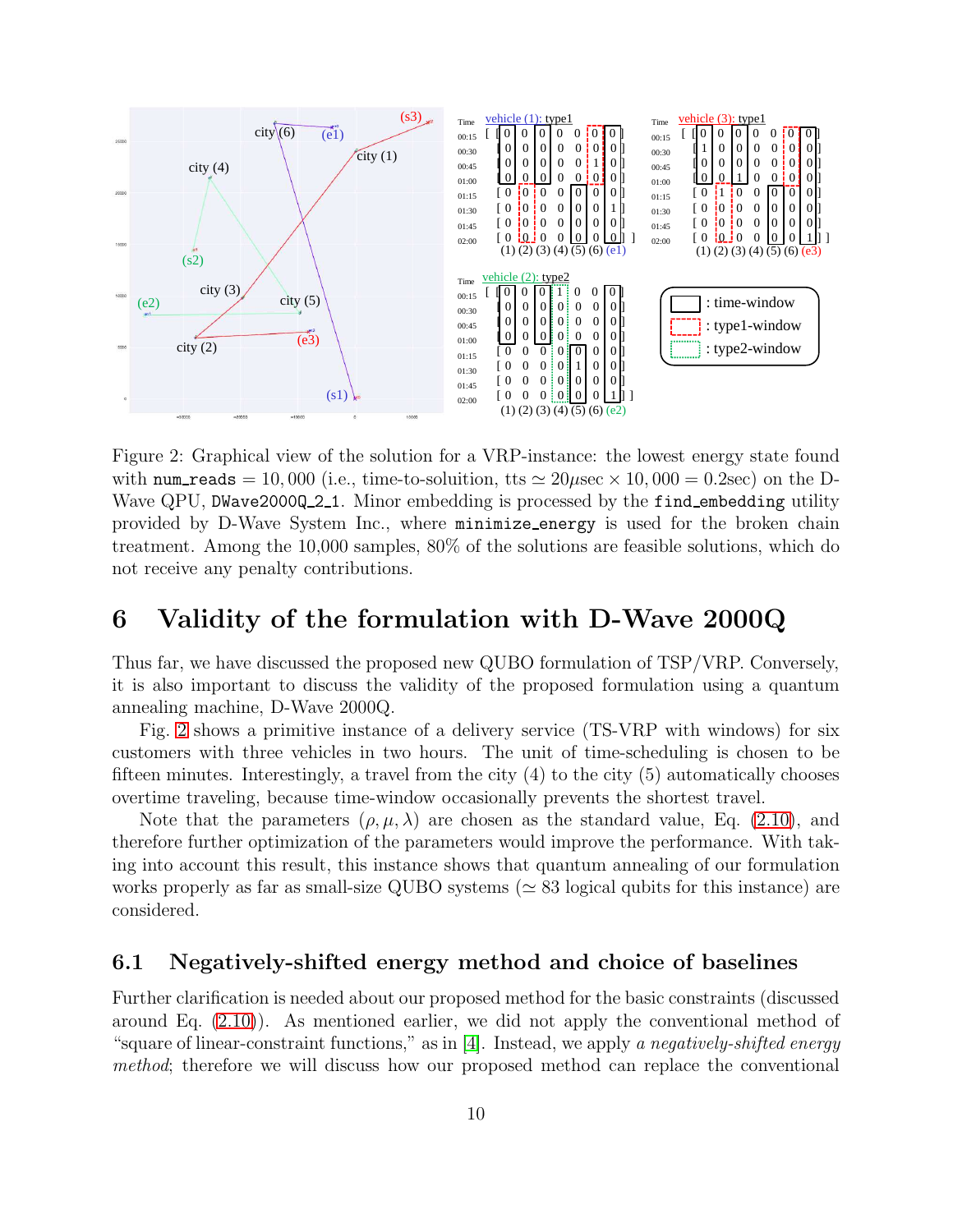method.

We consider a typical Hamiltonian, which can be generally expressed as follows:

$$
\mathcal{H} = \sum_{A,B=1}^{N} \underbrace{(C_{AB} - \mu)}_{\equiv \epsilon_{AB}} \times x_A x_B - \xi \sum_{A=1}^{N} x_A + \sum_{\langle A,B \rangle \in E_{\text{fib.}}} \lambda \times x_A x_B, \tag{6.1}
$$

where  $C_{AB}$  (> 0) is the general cost matrix and  $E_{\text{fbd}}$  is a set of forbidden pairs (i.e., edges) of configurations. We usually choose  $\xi = 0$ .

In the conventional method (See [\[4\]](#page-13-2)), the parameter  $\xi$  inevitably exists and is strictly correlated with  $\lambda$  (> 0) as follows:

$$
\xi = \lambda
$$
 (TSP),  $\xi \ge \frac{3}{2}\lambda$  (VRP), (6.2)

and  $\mu = 0$ . If one forgets about the correlation and chooses  $\xi = 0$  and  $\lambda > 0$  (and  $\mu = 0$ in the conventional method), the ground state becomes trivial,  $x_A = 0$  ( $A = 1, 2, \dots, N$ ). Therefore, the basic role of  $\xi$ -term is to enhance spontaneous popping-up of qubits:  $x_A \rightarrow 1$  $(A = 1, 2, \cdots, N).$ 

However, such effect can also be generated using the overall negative shift of cost energy obtained from  $\mu$ . This is possible since optimization only cares about the relative values of cost. Hence we can adjust  $\mu$  such that

<span id="page-11-1"></span>
$$
\epsilon_{AB} = C_{AB} - \mu < 0,\tag{6.3}
$$

for all the pairs  $\langle A, B \rangle$  focused.<sup>[6](#page-11-0)</sup> In the proposed method, we can set  $\xi = 0$  or utilize it for other purposes.

In a sequence of configurations generated using the negative energy, Eq. [\(6.3\)](#page-11-1), there are forbidden configurations, which receive penalty caused by  $\lambda$ . As these configurations are forbidden, we impose that such configurations receive relatively positive energy. In our proposed VRP, this condition is given by

<span id="page-11-2"></span>
$$
\epsilon_{AB} + \lambda > 0,\tag{6.4}
$$

for all pairs  $\langle A, B \rangle$ . We put a baseline (like a coastline) as energy = 0 to separate feasible configurations (inside sea) from forbidden configurations (on the continent). This is referred to as the baseline condition.

From these two conditions, we choose the maximum range of cost energy,

$$
-\lambda = \epsilon_{\min} \le \epsilon_{AB} \le \epsilon_{\max} = 0, \tag{6.5}
$$

as the standard values. The larger range of cost causes larger resolution in quantum annealing machines. The solution of these conditions is given by Eq. [\(2.10\)](#page-4-0).

<span id="page-11-0"></span><sup>&</sup>lt;sup>6</sup>This means that  $\epsilon_{AB} \leq C_{\text{max}}^{(\text{focused})} - \mu = 0 \leq C_{\text{max}} - \mu$  for all the focused pairs  $\langle A, B \rangle$ . Therefore, the parameter  $\mu$  plays a role of "cut-off scale" of cost energy.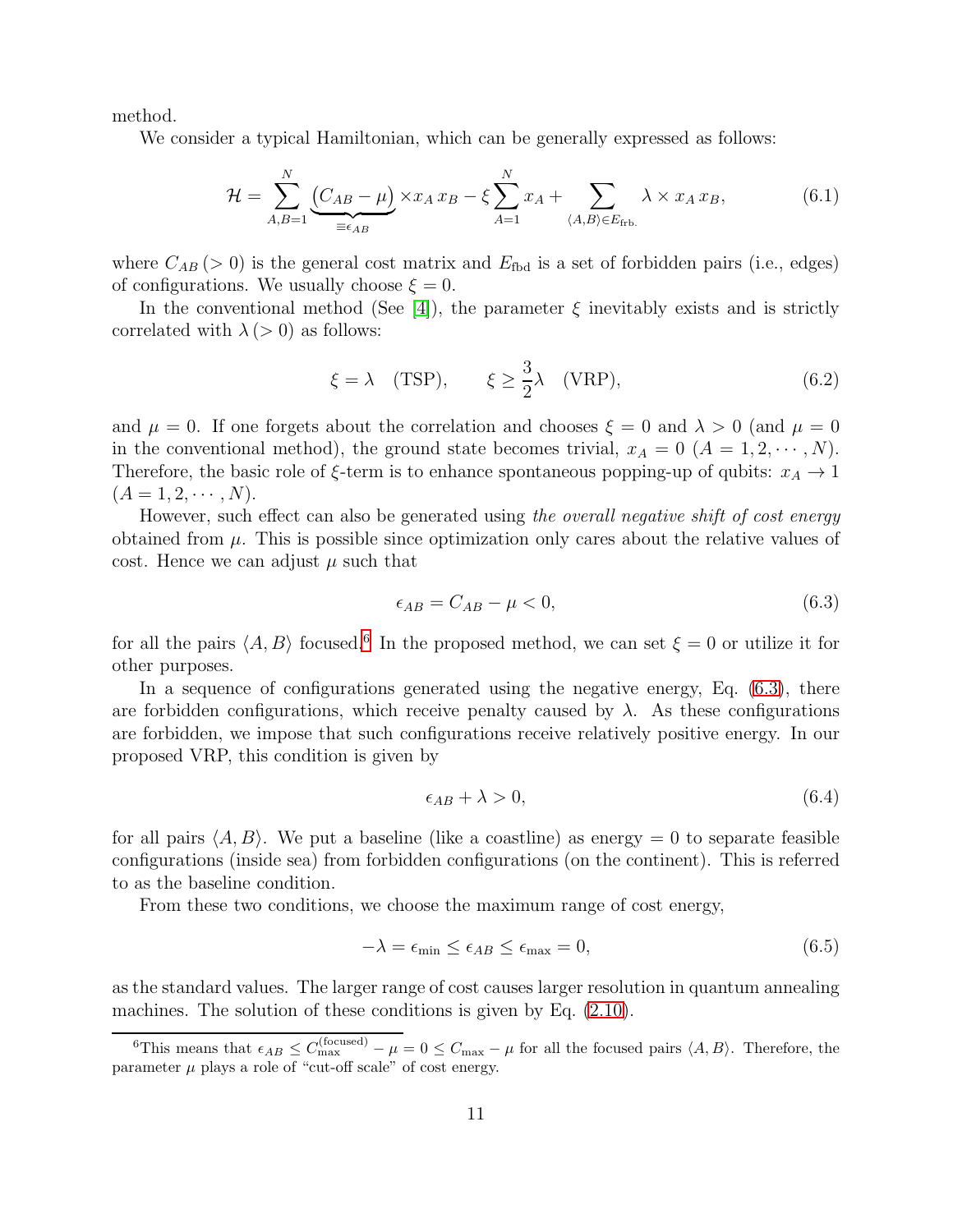It is also possible to strategically choose higher baseline in Eq. [\(6.4\)](#page-11-2) and/or to select some focused energy range of Eq. [\(6.3\)](#page-11-1) as

$$
\epsilon_{AB} + \lambda + \delta > 0 \quad \Rightarrow \quad -\lambda - \delta = \epsilon_{\min} \le \epsilon_{AB} \le \epsilon_{\max}^{\text{(focused)}} = 0,\tag{6.6}
$$

which may improve the performance. Despite increase in forbidden configurations, it can further improve the range of energy input. In contrast, too large  $\delta(>0)$  reduces performance, because the probability of ground states evaporates into the forbidden configurations, which possess much larger entropy.[7](#page-12-2)

## <span id="page-12-0"></span>7 Conclusion and discussion

In this paper, we proposed a new QUBO formulation of CVRP with time, state, and capacity. Introduction of the strict concept of time allowed us to formulate various constraints associated with time, while the introduction of capacity-qubits allowed us to formulate pickup and delivery during each travel of the vehicles. Introduction of state allowed us to describe various traveling rules depending on the state of the vehicles. We evaluated the proposed QUBO formulation using a quantum annealing machine, D-Wave 2000Q and the results show that our formulation properly works in small-size QUBO systems (less than 90 logical qubits  $\simeq$  $6 \sim 7$  customers), which can be directly embedded in the current D-Wave machines.

For real-world applications of this formulation, on the other hand, at least more than 2000 logical qubits ( $\simeq$  more than 30 customers for 20-minute scheduling of a half day) are required. In this sense, it is also interesting to evaluate our proposed TS-mCSVRP on digital Ising machines. It is also important to develop an efficient quantum/classical hybrid algorithm for our TS-mCSVRP, which should hasten the practical usage of our formulation. This point shall be reported in the future communication.

#### Acknowledgment

This work is based on a joint project of DENSO Corporation, Toyota Tsusho Corporation and Toyota Tsusho Nexty Electronics (Thailand) Co., LTD. The authors greatly thank Shunsuke Takahashi, Masakazu Gomi and Toru Awashima for valuable discussions which make this work possible.

#### <span id="page-12-1"></span>References

[1] Dantzig, G. B., Ramser, J. H.: "The Truck Dispatching Problem," Management Science, Vol. 6, No. 1 (1959), pp. 80-91 [10.1287/mnsc.6.1.80]

<span id="page-12-2"></span><sup>&</sup>lt;sup>7</sup>This phenomenon also occurs in the conventional method: if the parameter  $\xi$  becomes too large, it induces a large number of forbidden configurations. Therefore, too large  $\xi$  also reduces the performance of quantum annealing.